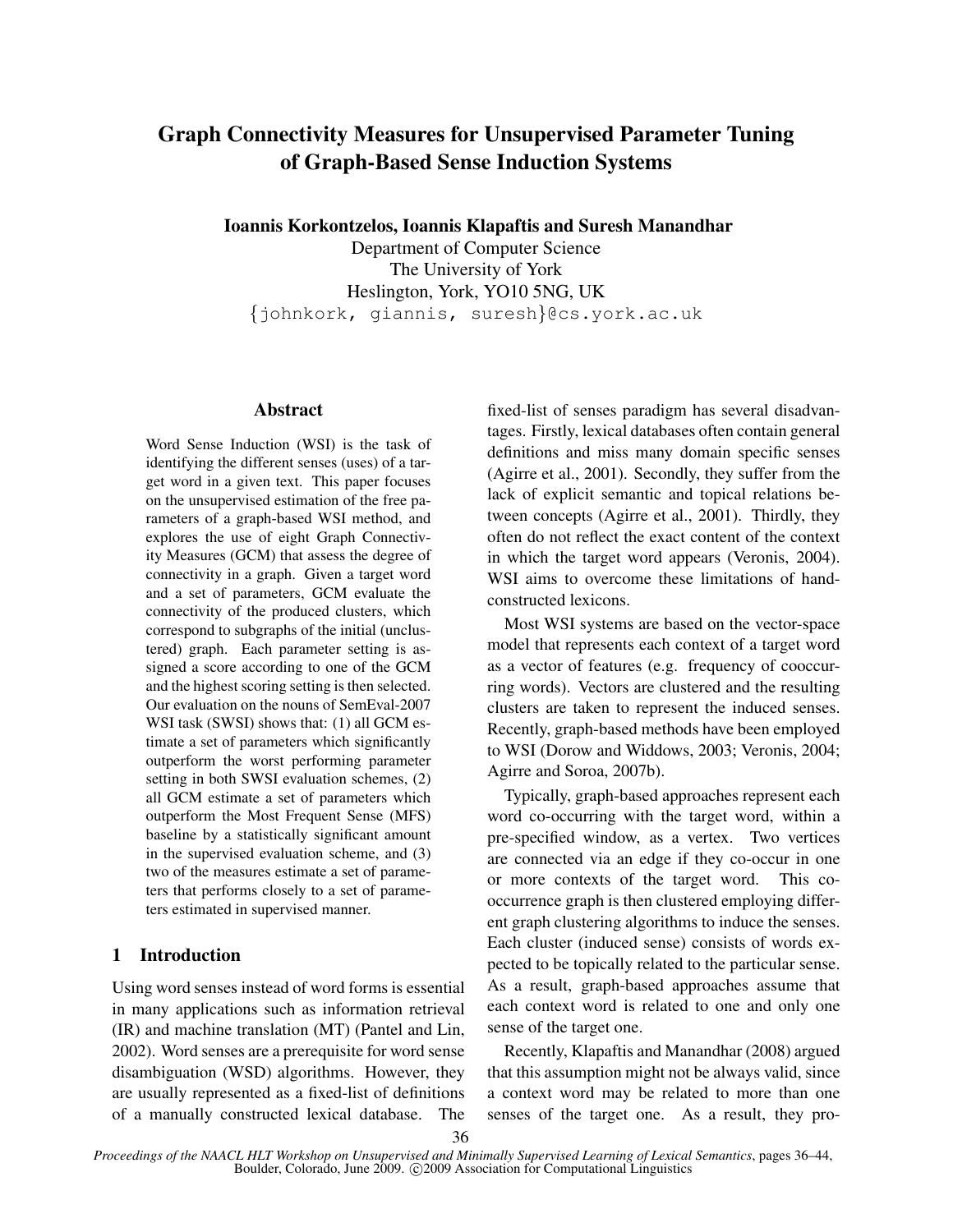posed the use of a graph-based model for WSI, in which each vertex of the graph corresponds to a collocation (word-pair) that co-occurs with the target word, while edges are drawn based on the cooccurrence frequency of their associated collocations. Clustering of this collocational graph would produce clusters, which consist of a set of collocations. The intuition is that the produced clusters will be less sense-conflating than those produced by other graph-based approaches, since collocations provide strong and consistent clues to the senses of a target word (Yarowsky, 1995).

The collocational graph-based approach as well as the majority of state-of-the-art WSI systems estimate their parameters either empirically or by employing supervised techniques. The SemEval-2007 WSI task (SWSI) participating systems *UOY* and *UBC-AS* used labeled data for parameter estimation (Agirre and Soroa, 2007a), while the authors of *I2R*, *UPV SI* and *UMND2* have empirically chosen values for their parameters. This issue imposes limits on the unsupervised nature of these algorithms, as well as on their performance on different datasets.

More specifically, when applying an unsupervised WSI system on different datasets, one cannot be sure that the same set of parameters is appropriate for all datasets (Karakos et al., 2007). In most cases, a new parameter tuning might be necessary. Unsupervised estimation of free parameters may enhance the unsupervised nature of systems, making them applicable to any dataset, even if there are no tagged data available.

In this paper, we focus on estimating the free parameters of the collocational graph-based WSI method (Klapaftis and Manandhar, 2008) using eight graph connectivity measures (GCM). Given a parameter setting and the associated induced clustering solution, each induced cluster corresponds to a subgraph of the original unclustered graph. A graph connectivity measure  $GCM_i$  scores each cluster by evaluating the degree of connectivity of its corresponding subgraph. Each clustering solution is then assigned the average of the scores of its clusters. Finally, the highest scoring solution is selected.

Our evaluation on the nouns of SWSI shows that GCM improve the worst performing parameter setting by large margins in both SWSI evaluation schemes, although they are below the best performing parameter setting. Moreover, the evaluation in a WSD setting shows that all GCM estimate a set of parameters which are above the Most Frequent Sense (MFS) baseline by a statistically significant amount. Finally our results show that two of the measures, i.e. average degree and weighted average degree, estimate a set of parameters that performs closely to a set of parameters estimated in a supervised manner. All of these findings, suggest that GCM are able to identify useful differences regarding the quality of the induced clusters for different parameter combinations, in effect being useful for unsupervised parameter estimation.

## 2 Collocational graphs for WSI

Let bc, be the base corpus, which consists of paragraphs containing the target word  $tw$ . The aim is to induce the senses of  $tw$  given bc as the only input. Let rc be a large reference corpus. In Klapaftis and Manandhar (2008) the British National Corpus<sup>1</sup> is used as a reference corpus. The WSI algorithm consists of the following stages.

Corpus pre-processing The target of this stage is to filter the paragraphs of the base corpus, in order to keep the words which are topically (and possibly semantically) related to the target one. Initially,  $tw$  is removed from bc and both bc and rc are PoS-tagged. In the next step, only nouns are kept in the paragraphs of bc, since they are characterised by higher discriminative ability than verbs, adverbs or adjectives which may appear in a variety of different contexts. At the end of this pre-processing step, each paragraph of bc and  $rc$  is a list of lemmatized nouns (Klapaftis and Manandhar, 2008).

In the next step, the paragraphs of  $bc$  are filtered by removing common nouns which are noisy; contextually not related to tw. Given a contextual word  $cw$  that occurs in the paragraphs of  $bc$ , a log-likelihood ratio ( $G^2$ ) test is employed (Dunning, 1993), which checks if the distribution of  $cw$  in  $bc$ is similar to the distribution of cw in rc;  $p(cw|bc)$  =  $p(cw|rc)$  *(null hypothesis)*. If this is true,  $G<sup>2</sup>$  has a small value. If this value is less than a pre-specified threshold (parameter  $p_1$ ) the noun is removed from bc.

<sup>&</sup>lt;sup>1</sup>The British National Corpus (BNC) (2001, version 2). Distributed by Oxford University Computing Services.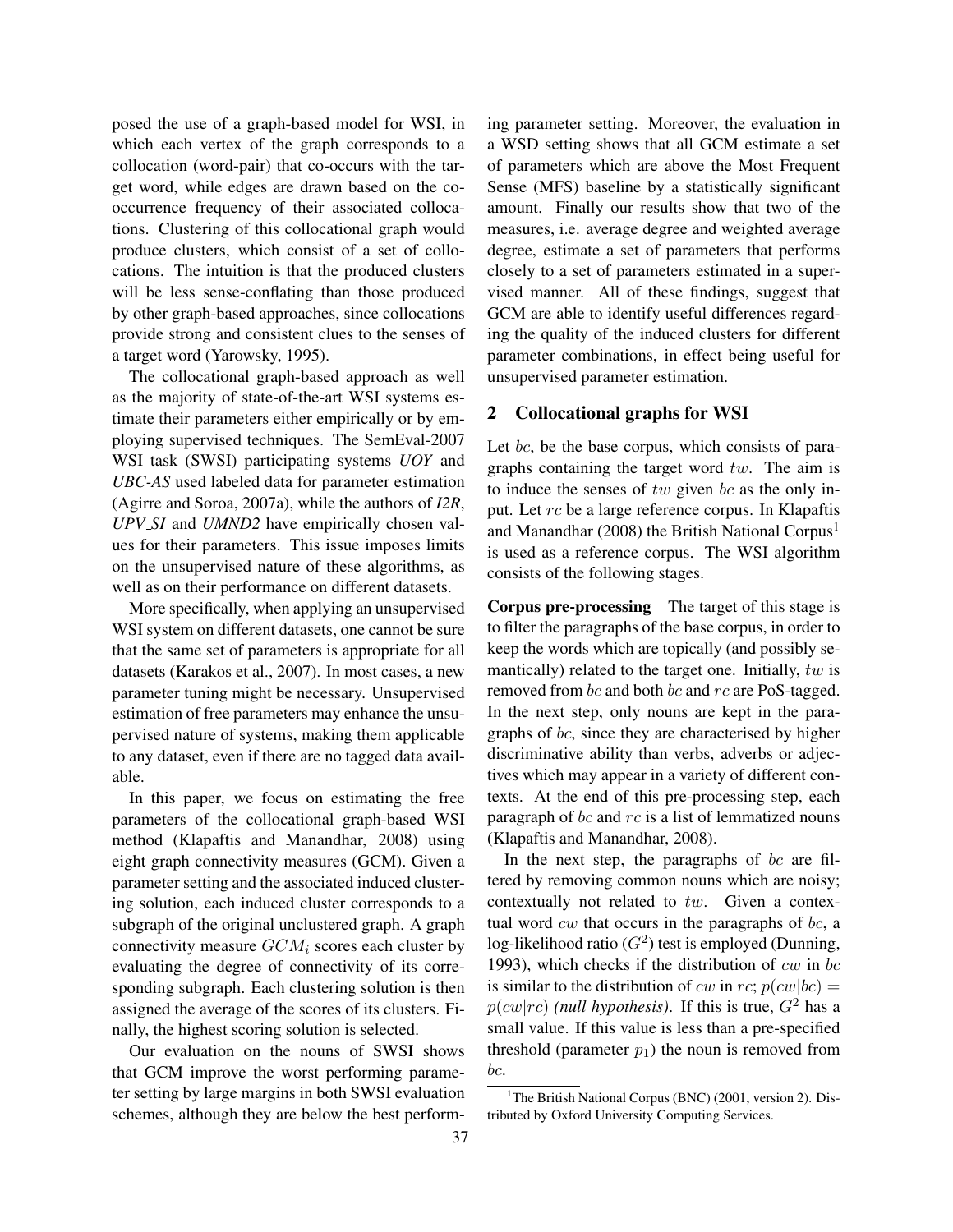| Target: cnn_nbc  | Target: <i>nbc_news</i> |
|------------------|-------------------------|
| nbc_tv           | nbc_tv                  |
| cnn tv           | soap_opera              |
| cnn_radio        | nbc show                |
| news_newscast    | news_newscast           |
| radio_television | nbc_newshour            |
| cnn_headline     | cnn_headline            |
| nbc_politics     | radio_tv                |
| breaking_news    | breaking_news           |

Table 1: Collocations connected to *cnn nbc* and *nbc news*

This process identifies nouns that are more indicative in bc than in rc and vice versa. However, in this setting we are not interested in nouns which have a distinctive frequency in  $rc$ . As a result, each  $cw$ which has a relative frequency in  $bc$  less than in  $rc$ is filtered out. At the end of this stage, each paragraph of bc is a list of nouns which are assumed to be contextually related to the target word  $tw$ .

Creating the initial collocational graph The target of this stage is to determine the related nouns, which will form the collocations, and the weight of each collocation. Klapaftis and Manandhar (2008) consider collocations of size 2, i.e. pairs of nouns.

For each paragraph of  $bc$  of size  $n$ , collocations are identified by generating all the possible  $\binom{c_n}{2}$  $\binom{2n}{2}$ combinations. The frequency of a collocation  $c$  is the number of paragraphs in the whole SWSI corpus  $(27132 \text{ paragraphs})$ , in which c occurs.

Each collocation is assigned a weight, measuring the relative frequency of two nouns co-occurring. Let  $freq_{ij}$  denote the number of paragraphs in which nouns i and j cooccur, and  $freq_i$  denote the number of paragraphs, where noun  $j$  occurs. The conditional probability  $p(i|j)$  is defined in equation 1, and  $p(j|i)$  is computed in a similar way. The weight of collocation  $c_{ij}$  is the average of these conditional probabilities  $w_{c_{ij}} = p(i|j) + p(j|i)$ .

$$
p(i|j) = \frac{freq_{ij}}{freq_j} \tag{1}
$$

Finally, Klapaftis and Manandhar (2008) only extract collocations which have frequency (parameter  $p_2$ ) and weight (parameter  $p_3$ ) higher than prespecified thresholds. This filtering appears to compensate for inaccuracies in  $G^2$ , as well as for lowfrequency distant collocations that are ambiguous. Each weighted collocation is represented as a vertex. Two vertices share an edge, if they co-occur in one or more paragraphs of bc.

Populating and weighing the collocational graph The constructed graph,  $G$ , is sparse, since the previous stage attempted to identify rare events, i.e. co-occurring collocations. To address this problem, Klapaftis and Manandhar (2008) apply a smoothing technique, similar to the one in Cimiano et al. (2005), extending the principle that *a word is characterised by the company it keeps* (Firth, 1957) to collocations. The target is to discover new edges between vertices and to assign weights to all edges.

Each vertex  $i$  (collocation  $c_i$ ) is associated to a vector  $VC_i$  containing its neighbouring vertices (collocations). Table 1 shows an example of two vertices, *cnn nbc* and *nbc news*, which are disconnected in G of the target word *network*. The example was taken from Klapaftis and Manandhar (2008).

In the next step, the similarity between all vertex vectors  $VC_i$  and  $VC_j$  is calculated using the Jaccard coefficient, i.e.  $JC(VC_i, VC_j) = \frac{|VC_i \cap VC_j|}{|VC_i \cup VC_j|}$ . Two collocations  $c_i$  and  $c_j$  are mutually similar if  $c_i$  is the most similar collocation to  $c_i$  and vice versa.

Given that collocations  $c_i$  and  $c_j$  are mutually similar, an occurrence of a collocation  $c_k$  with one of  $c_i$ ,  $c_j$  is also counted as an occurrence with the other collocation. For example in Table 1, if *cnn nbc* and *nbc news* are mutually similar, then the zerofrequency event between *nbc news* and *cnn tv* is set equal to the joint frequency between *cnn nbc* and *cnn tv*. Marginal frequencies of collocations are updated and the overall result is consequently a smoothing of relative frequencies.

The weight applied to each edge connecting vertices i and j (collocations  $c_i$  and  $c_j$ ) is the maximum of their conditional probabilities:  $p(i|j) = \frac{freq_{ij}}{freq_j}$ , where  $freq_i$  is the number of paragraphs collocation  $c_i$  occurs.  $p(j|i)$  is defined similarly.

Inducing senses and tagging In this final stage, the collocational graph is clustered to produced the senses (clusters) of the target word. The clustering method employed is *Chinese Whispers* (CW) (Biemann, 2006). CW is linear to the number of graph edges, while it offers the advantage that it does not require any input parameters, producing the clusters of a graph automatically.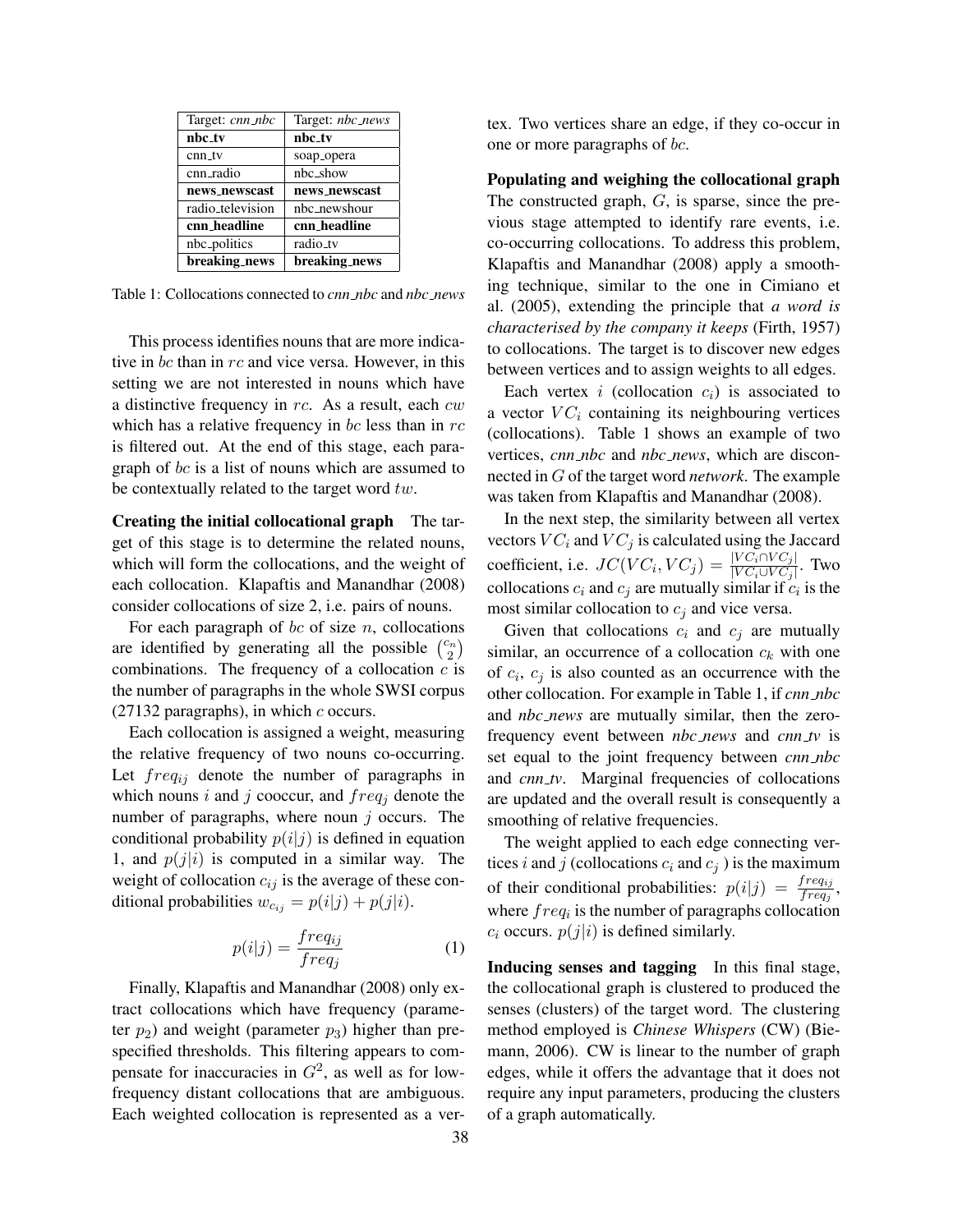

Figure 1: An example undirected weighted graph.

Initially, CW assigns all vertices to different classes. Each vertex  $i$  is processed for a number of iterations and inherits the strongest class in its local neighbourhood (LN) in an update step. LN is defined as the set of vertices which share an edge with i. In each iteration for vertex i: each class,  $cl$ , receives a score equal to the sum of the weights of edges  $(i, j)$ , where j has been assigned to class  $cl$ . The maximum score determines the strongest class. In case of multiple strongest classes, one is chosen randomly. Classes are updated immediately, meaning that a vertex can inherit from its LN classes that were introduced in the same iteration.

Once CW has produced the clusters of a target word, each of the instances of tw is tagged with one of the induced clusters. This process is similar to Word Sense Disambiguation (WSD) with the difference that the sense repository has been automatically produced. Particularly, given an instance of  $tw$  in paragraph  $p_i$ : each induced cluster  $cl$  is assigned a score equal to the number of its collocations (i.e. pairs of words) occurring in  $p_i$ . We observe that the tagging method exploits the one sense per collocation property (Yarowsky, 1995), which means that WSD based on collocations is probably finer than WSD based on simple words, since ambiguity is reduced (Klapaftis and Manandhar, 2008).

#### 3 Unsupervised parameter tuning

In this section we investigate unsupervised ways to address the issue of choosing parameter values. To this end, we employ a variety of GCM, which measure the relative importance of each vertex and assess the overall connectivity of the corresponding graph. These measures are *average degree*, *cluster coefficient*, *graph entropy* and *edge density* (Navigli and Lapata, 2007; Zesch and Gurevych, 2007).

GCM quantify the degree of connectivity of the produced clusters (subgraphs), which represent the senses (uses) of the target word for a given clustering solution (parameter setting). Higher values of GCM indicate subgraphs (clusters) of higher connectivity. Given a parameter setting, the induced clustering solution and a graph connectivity measure  $GCM_i$ , each induced cluster is assigned the resulting score of applying  $GCM_i$  on the corresponding subgraph of the initial unclustered graph. Each clustering solution is assigned the average of the scores of its clusters (table 6), and the highest scoring one is selected.

For each measure, we have developed two versions, i.e. one which considers the edge weights in the subgraph, and a second which does not. In the following description the terms graph and subgraph are interchangeable.

Let  $G = (V, E)$  be an undirected graph (induced sense), where V is a set of vertices and  $E =$  $\{(u, v) : u, v \in V\}$  a set of edges connecting vertex pairs. Each edge is weighted by a positive weight,  $W: w_{uv} \rightarrow [0, \infty)$ . Figure 1 shows a small example to explain the computation of GCM. The graph consists of 8 vertices,  $|V| = 8$ , and 10 edges,  $|E| = 10$ . Edge weights appear on edges, e.g.  $w_{ab} = \frac{1}{4}$  $\frac{1}{4}$ .

Average Degree The *degree (deg)* of a vertex u is the number of edges connected to  $u$ :

$$
deg(u) = |\{(u, v) \in E : v \in V\}|
$$
 (2)

The *average degree (AvgDeg)* of a graph can be computed as:

$$
AvgDeg(G(V,E)) = \frac{1}{|V|} \sum_{u \in V} deg(u) \quad (3)
$$

The first row of table 2 shows the vertex degrees of the example graph (figure 1) and  $AvgDeg(G)$  =  $\frac{20}{8} = 2.5.$ 

Edge weights can be integrated into the degree computation. Let  $mew$  be the maximum edge weight in the graph:

$$
mew = \max_{(u,v)\in E} w_{uv} \tag{4}
$$

Average Weighted Degree The *weighted degree(w deg)* of a vertex is defined as:

$$
w\_{deg}(u) = \frac{1}{|V|} \sum_{(u,v)\in E} \frac{w_{uv}}{mew}
$$
 (5)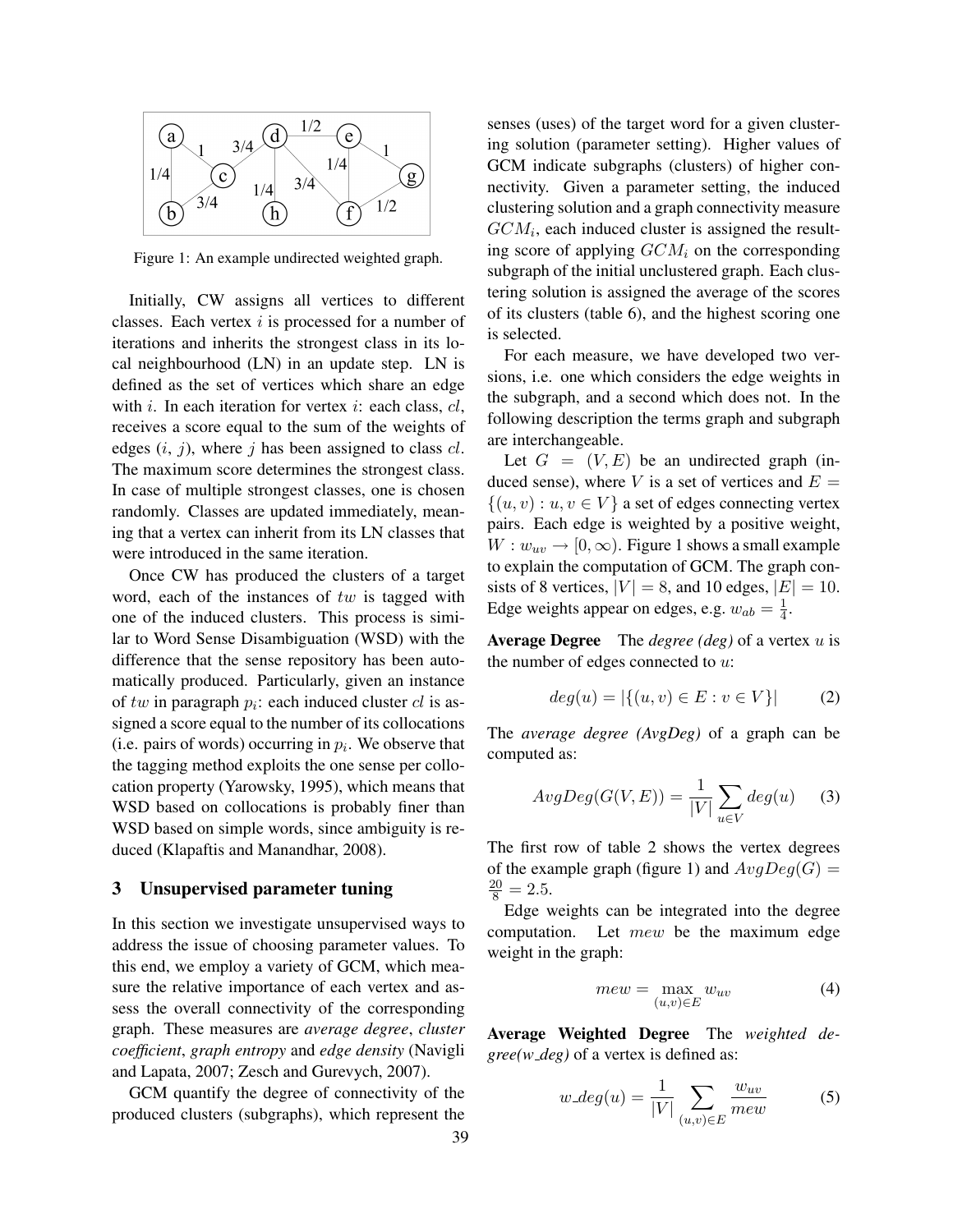|                 | a              | b              | $\mathbf{c}$   | d              | e                            | f              | g              | h              |
|-----------------|----------------|----------------|----------------|----------------|------------------------------|----------------|----------------|----------------|
| deg(u)          | 2              | 2              | 3              | 4              | 3                            | 3              | $\overline{2}$ | 1              |
| wdeg(u)         | $\frac{5}{4}$  | 1              | $\frac{5}{2}$  | $\frac{9}{4}$  | $\frac{7}{4}$                | $\frac{3}{2}$  | $\frac{3}{2}$  | $\frac{1}{4}$  |
| $\mathcal{T}_u$ | 1              | 1              | 1              | 1              | 1                            | 2              | 1              | 0              |
| cc(u)           | 1              | 1              | $\frac{1}{3}$  | $\frac{1}{6}$  | $\frac{1}{3}$                | $\frac{2}{3}$  | 1              | $\overline{0}$ |
| $WT_u$          | $\frac{3}{4}$  | 1              | $\frac{1}{4}$  | $\frac{1}{4}$  | $\frac{1}{2}$                | $\frac{3}{2}$  | $\frac{1}{4}$  | $\theta$       |
| wcc(u)          | $\frac{3}{4}$  | 1              | $\frac{1}{12}$ | $\frac{1}{24}$ | $\frac{1}{6}$ $\frac{3}{20}$ | $\frac{1}{2}$  | $\frac{1}{4}$  | 0              |
| p(u)            | $\frac{1}{10}$ | $\frac{1}{10}$ | $\frac{3}{20}$ | $\frac{1}{5}$  |                              | $\frac{3}{20}$ | $\frac{1}{10}$ | $\frac{1}{20}$ |
| $en(u) * 100$   | 33             | 33             | 41             | 46             | 41                           | 41             | 33             | 22             |
| wp(u)           | $\frac{1}{16}$ | $\frac{1}{20}$ | $\frac{1}{8}$  | $\frac{9}{80}$ | $\frac{7}{80}$               | $\frac{3}{40}$ | $\frac{3}{40}$ | $\frac{1}{80}$ |
| $we(u) * 100$   | 25             | 22             | 38             | 35             | 31                           | 28             | 28             | 8              |

Table 2: Computations of graph connectivity measures and relevant quantities on the example graph (figure 1).

*Average weighted degree (AvgWDeg)*, similarly to *AvgDeg*, is averaged over all vertices of the graph. In the graph of figure 1,  $mew = 1$ . The second row of table 2 shows the weighted degrees of all vertices.  $AvgWDeg(G) = \frac{48}{36} \simeq 1.33.$ 

Average Cluster Coefficient The *cluster coefficient (cc)* of a vertex, *u*, is defined as:

$$
cc(u) = \frac{T_u}{2^{-1}k_u(k_u - 1)} \tag{6}
$$

$$
T_u = \sum_{\substack{(u,v)\in E \ (v,x)\in E}} \sum_{\substack{(v,x)\in E \ x\neq u}} 1 \tag{7}
$$

 $T_u$  is the number of edges between the  $k_u$  neighbours of u. Obviously  $k_u = deg(u)$ .  $2^{-1}k_u(k_u - 1)$ would be the number of edges between the neighbours of  $u$  if the graph they define was fully connected. *Average cluster coefficient (AvgCC)* is averaged over all vertices of the graph.

The computations of  $T_u$  and  $cc(u)$  on the example graph are shown in the third and fourth rows of table 2. Consequently,  $AvgCC(G) = \frac{9}{16} = 0.5625$ .

Average Weighted Cluster Coefficient Let  $WT_u$ be the sum of edge weights between the neighbours of u over mew. *Weighted cluster coefficient (wcc)* can be computed as:

$$
wcc(u) = \frac{WT_u}{2^{-1}k_u(k_u - 1)} \tag{8}
$$

$$
WT_u = \frac{1}{mew} \sum_{(u,v) \in E} \sum_{\substack{(v,x) \in E \\ x \neq u}} w_{vx} \quad (9)
$$

*Average weighted cluster coefficient (AvgWCC)* is averaged over all vertices of the graph. The computations of  $WT_u$  and  $wcc(u)$  on the example graph (figure 1) are shown in the fifth and sixth rows of table 2 and  $AvgWCC(G) = \frac{67}{8*24} \simeq 0.349$ .

Graph Entropy *Entropy* measures the amount of information (alternatively the uncertainty) in a random variable. For a graph, high *entropy* indicates that many vertices are equally important and low *entropy* that only few vertices are relevant (Navigli and Lapata, 2007). The *entropy (en)* of a vertex u can be defined as:

$$
en(u) = -p(u)\log_2 p(u) \tag{10}
$$

The probability of a vertex,  $p(u)$ , is determined by the degree distribution:

$$
p(u) = \left\{ \frac{deg(u)}{2|E|} \right\}_{u \in V}
$$
 (11)

*Graph entropy (GE)* is computed by summing all vertex entropies and normalising by  $log_2|V|$ . The seventh and eighth row of table 2 show the computations of  $p(u)$  and  $en(u)$  on the example graph, respectively. Thus,  $GE \simeq 0.97$ .

Weighted Graph Entropy Similarly to previous *graph connectivity* measures, the *weighted entropy (wen)* of a vertex u is defined as:

$$
we(u) = -wp(u) \log_2 wp(u)
$$
 (12)  
where: 
$$
wp(u) = \left\{ \frac{w \text{ } deg(u)}{2 * mew * |E|} \right\}_{u \in V}
$$

*Weighted graph entropy (GE)* is computed by summing all vertex weighted entropies and normalising by  $\log_2|V|$ . The last two rows of table 2 show the computations of  $wp(u)$  and  $we(u)$  on the example graph. Consequently,  $WGE \simeq 0.73$ .

Edge Density and Weighted Edge Density *Edge density (ed)* quantifies how many edges the graph has, as a ratio over the number of edges of a fully connected graph of the same size:

$$
A(V) = 2\binom{|V|}{2} \tag{13}
$$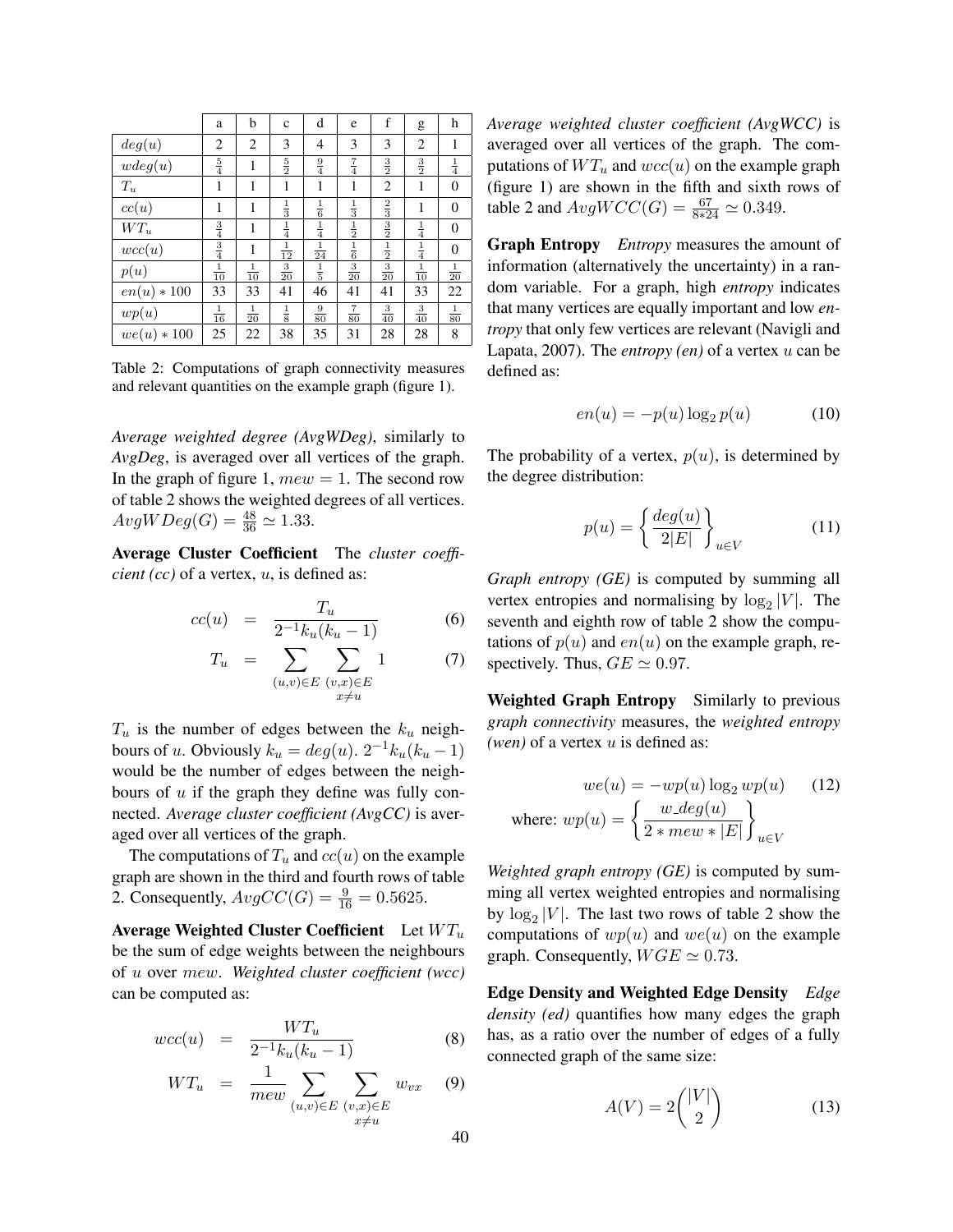*Edge density (ed)* is a global graph connectivity measure; it refers to the whole graph and not a specific vertex. *Edge density (ed)* and *weighted edge density (wed)* can be defined as follows:

$$
ed(G(V, E)) = \frac{|E|}{A(V)} \tag{14}
$$

$$
wed(G(V, E)) = \frac{1}{A(V)} \sum_{(u,v) \in E} \frac{w_{u,v}}{mew} \tag{15}
$$

In the graph of figure 1:  $A(V) = 2\binom{8}{2}$  $\binom{8}{2}$  = 28,  $ed(G) = \frac{10}{28} \simeq 0.357$ ,  $\sum \frac{w_{u,v}}{mew} = 6$  and  $wed(G) =$  $\frac{6}{28} \simeq 0.214.$ 

The use of the aforementioned GCM allows the estimation of a different parameter setting for each target word. Table 3 shows the parameters of the collocational graph-based WSI system (Klapaftis and Manandhar, 2008). These parameters affect how the collocational graph is constructed, and in effect the quality of the induced clusters.

#### 4 Evaluation

## 4.1 Experimental setting

The collocational WSI approach was evaluated under the framework and corpus of SemEval-2007 WSI task (Agirre and Soroa, 2007a). The corpus consists of text of the Wall Street Journal corpus, and is hand-tagged with OntoNotes senses (Hovy et al., 2006). The evaluation focuses on all 35 nouns of SWSI. SWSI task employs two evaluation schemes. In *unsupervised evaluation*, the results are treated as clusters of contexts and gold standard (GS) senses as classes. In a perfect clustering solution, each induced cluster contains the same contexts as one of the classes (*Homogeneity*), and each class contains the same contexts as one of the clusters (*Completeness*). F-Score is used to assess the overall quality of clustering. Entropy and purity are also used, complementarily. F-Score is a better measure than entropy or purity, since F-Score measures both homogeneity and completeness, while entropy and purity measure only the former. In the second scheme, *supervised evaluation*, the training corpus is used to map the induced clusters to GS senses. The testing corpus is then used to measure WSD performance (Table 4, *Sup. Recall*).

The graph-based collocational WSI method is referred as *Col-Sm* (where "Col" stands for the "col-

| Parameter             | Range         | Value       |
|-----------------------|---------------|-------------|
| $G2$ threshold        | 5, 10, 15     | $p_1 = 5$   |
| Collocation frequency | 4, 6, 8, 10   | $p_2 = 8$   |
| Collocation weight    | 0.2, 0.3, 0.4 | $p_3 = 0.2$ |

Table 3: Parameters ranges and values in Klapaftis and Manandhar (2008)

locational WSI" approach and "Sm" for its version using "smoothing"). *Col-Bl* (where "Bl" stands for "baseline") refers to the same system without smoothing. The parameters of *Col-Sm* were originally estimated by cross-validation on the training set of SWSI. Out of 72 parameter combinations, the setting with the highest F-Score was chosen and applied to all 35 nouns of the test set. This is referred as *Col-Sm-org* (where "org" stands for "original") in Table 4. Table 3 shows all values for each parameter, and the chosen values, under supervised parameter estimation<sup>2</sup>. *Col-Bl-org* (Table 4) induces senses as *Col-Sm-org* does, but without smoothing.

In table 4, *Col-Sm-w* (respectively *Col-Bl-w*) refers to the evaluation of *Col-Sm* (*Col-Bl*), following the same technique for parameter estimation as in Klapaftis and Manandhar (2008) for each target word separately ("w" stands for "word"). Given that GCM are applied for each target word separately, these baselines will allow to see the performance of GCM compared to a supervised setting.

The 1c1inst baseline assigns each instance to a distinct cluster, while the 1c1w baseline groups all instances of a target word into a single cluster. 1c1w is equivalent to MFS in this setting. The fifth column of table 4 shows the average number of clusters.

The SWSI participant systems *UOY* and *UBC-AS* used labeled data for parameter estimation. The authors of *I2R*, *UPV SI* and *UMND2* have empirically chosen values for their parameters.

The next subsection presents the evaluation of GCM as well as the results of SWSI systems. Initially, we provide a brief discussion on the differences between the two evaluation schemes of SWSI that will allow for a better understanding of GCM performance.

## 4.2 Analysis of results and discussion

Evaluation of WSI methods is a difficult task. For instance, *1c1inst* (Table 4) achieves perfect purity

 $2$ CW performed 200 iterations for all experiments, because it is not guaranteed to converge.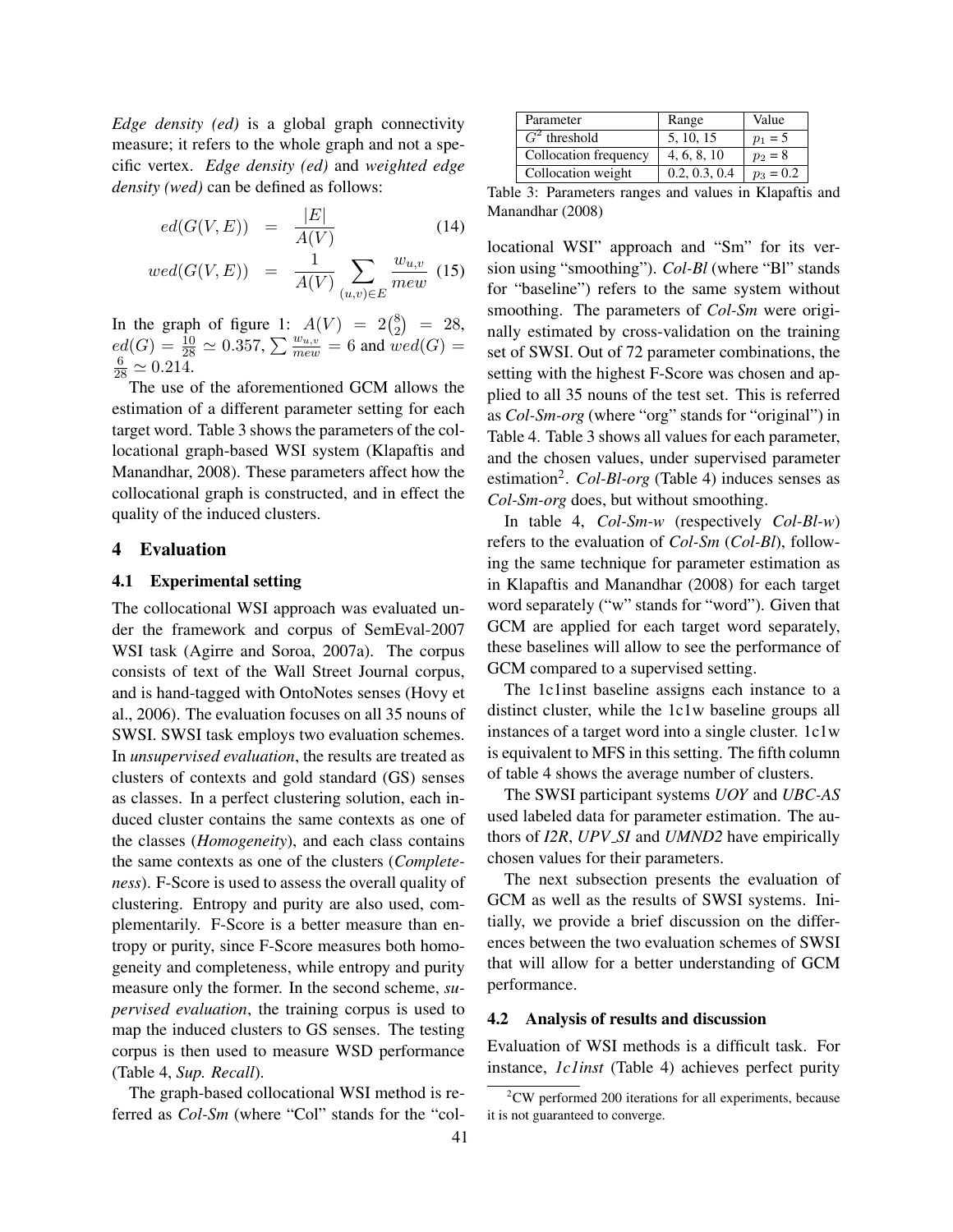| System            | Unsupervised Evaluation | Sup. |       |        |      |
|-------------------|-------------------------|------|-------|--------|------|
|                   | FSc.<br>Ent.<br>Pur.    |      | # CI. | Recall |      |
| Col-Sm-org        | 78.0                    | 88.6 | 31.0  | 5.9    | 86.4 |
| Col-Bl-org        | 73.1                    | 89.6 | 29.0  | 8.0    | 85.6 |
| Col-Sm-w          | 80.9                    | 88.0 | 32.5  | 4.3    | 85.5 |
| Col-Bl-w          | 78.1                    | 88.3 | 31.7  | 5.4    | 84.3 |
| UBC-AS            | 80.8                    | 83.6 | 43.5  | 1.6    | 80.7 |
| <b>UPV SI</b>     | 69.9                    | 87.4 | 30.9  | 7.2    | 82.5 |
| I2R               | 68.0                    | 88.4 | 29.7  | 3.1    | 86.8 |
| UMND <sub>2</sub> | 67.1                    | 85.8 | 37.6  | 1.7    | 84.5 |
| <b>UOY</b>        | 65.8                    | 89.8 | 25.5  | 11.3   | 81.6 |
| 1c1w-MFS          | 80.7                    | 82.4 | 46.3  | 1      | 80.9 |
| 1c1inst           | 6.6                     | 100  | 0     | 73.1   | N/A  |

Table 4: Evaluation of WSI systems and baselines.

and entropy. However, F-Score of *1c1inst* is low, because the GS senses are spread among clusters, decreasing unsupervised recall. Supervised recall of *1c1inst* is undefined, because each cluster tags only one instance. Hence, clusters tagging instances in the test corpus do not tag any instances in the train corpus and the mapping cannot be performed. *1c1w* achieves high F-Score due to the dominance of MFS in the testing corpus. However, its purity, entropy and supervised recall are much lower than other systems, because it only induces the dominant sense.

Clustering solutions that achieve high supervised recall do not necessarily achieve high F-Score, mainly because F-Score penalises systems for inducing more clusters than the corresponding GS classes, as *1cl1inst* does. Supervised evaluation seems to be more neutral regarding the number of clusters, since clusters are mapped into a weighted vector of senses. Thus, inducing a number of clusters similar to the number of senses is not a requirement for good results (Agirre and Soroa, 2007a). High supervised recall means high purity and entropy, as in *I2R*, but not vice versa, as in *UOY*. *UOY* produces many clean clusters, however these are unreliably mapped to senses due to insufficient training data. On the contrary, *I2R* produces a few clean clusters, which are mapped more reliably.

Comparing the performance of SWSI systems shows that none performs well in both evaluation settings, in effect being biased against one of the schemes. However, this is not the case for the collocational WSI method, which achieves a high performance in both evaluation settings.

Table 6 presents the results of applying the graph

| System   | Bound | Unsupervised Evaluation | Sup. |      |       |        |
|----------|-------|-------------------------|------|------|-------|--------|
|          | type  | FSc.<br>Pur.            |      | Ent. | # Cl. | Recall |
| $Col-Sm$ | MaxR  | 79.3                    | 90.5 | 26.6 | 7.0   | 88.6   |
| $Col-Sm$ | MinR  | 62.9                    | 89.0 | 26.7 | 12.7  | 78.8   |
| Col-Bl   | MaxR  | 72.9                    | 91.8 | 23.2 | 9.6   | 88.7   |
| Col-Bl   | MinR  | 57.5                    | 89.0 | 26.4 | 14.4  | 76.2   |
| $Col-Sm$ | MaxF  | 83.2                    | 90.0 | 28.7 | 4.9   | 86.6   |
| $Col-Sm$ | MinF  | 43.6                    | 90.2 | 22.1 | 17.6  | 83.7   |
| Col-Bl   | MaxF  | 81.1                    | 90.0 | 28.7 | 5.3   | 81.8   |
| Col-Bl   | MinF  | 34.1                    | 90.5 | 20.5 | 20.4  | 81.5   |

Table 5: Upper and lower performance bounds for systems *Col-Sm* and *Col-Bl*.

connectivity measures of section 3 in order to choose the parameter values for the collocational WSI system, for each word separately. The evaluation is done both for *Col-Sm* and *Col-Bl* that use and ignore smoothing, respectively.

To evaluate the supervised recall performance using the graph connectivity measures, we computed both the upper and lower bounds of *Col-Sm*, i.e. the best and worst supervised recall, respectively (MaxR and MinR in table 5). In the former case, we selected the parameter combination per target word that performs best (Col-Sm, MaxR in table 5), which resulted in 88.6% supervised recall (F-Score: 79.3%), while in the latter we selected the worst performing one, which resulted in 78.8% supervised recall (F-Score: 62.9%). In table 6 we observe that the supervised recall of all measures is significantly lower than the upper bound. However, all measures perform significantly better than the lower bound (McNemar's test, confidence level: 95%); the smallest difference is 4.9%, in the case of weighted edge density. The picture is the same for *Col-Bl*.

In the same vein, we computed both the upper and lower bounds of *Col-Sm* in terms of F-Score, 83.2% and 43.6%, respectively (Col-Sm, MinF and MaxF in table 5). The performance of the system is lower than the upper bound, for all GCM. Despite that, we observe that all measures except edge density and weighted edge density outperform the lower bound by large margins.

The comparison of GCM performance against the lower and upper bounds of *Col-Sm* and *Col-Bl* shows that GCM are able to identify useful differences regarding the degree of connectivity of induced clusters, and in effect suggest parameter values that perform significantly better than the worst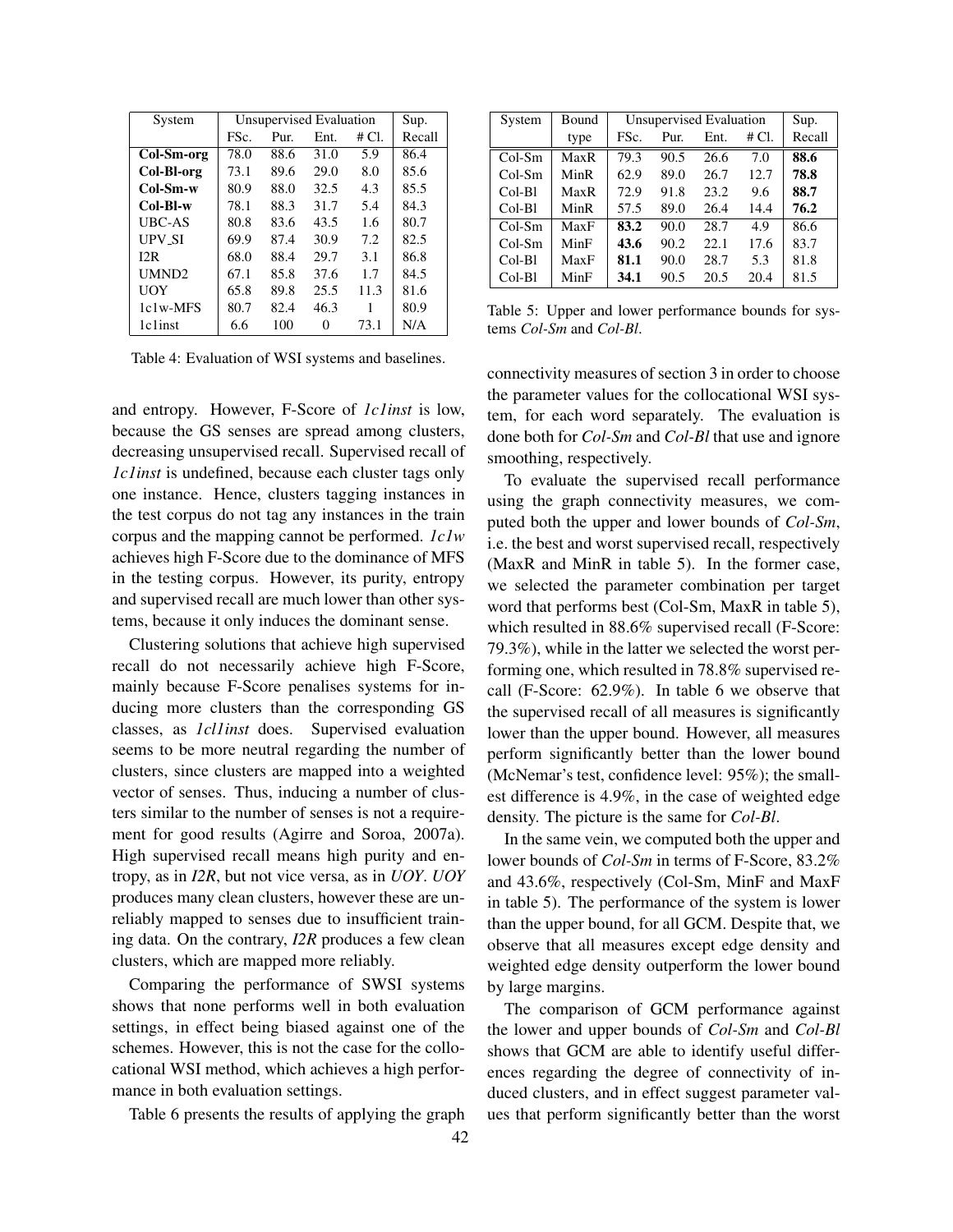|                                      | Col-Sm                  |      |      |       |        | Col-Bl                  |      |      |       |        |
|--------------------------------------|-------------------------|------|------|-------|--------|-------------------------|------|------|-------|--------|
|                                      | Unsupervised Evaluation |      |      |       | Sup.   | Unsupervised Evaluation |      |      | Sup.  |        |
| <b>Graph Connectivity Measure</b>    | FSc                     | Pur. | Ent. | # Cl. | Recall | FSc                     | Pur. | Ent. | # Cl. | Recall |
| Average Degree                       | 79.2                    | 87.2 | 34.2 | 3.9   | 84.8   | 77.5                    | 31.3 | 88.4 | 5.7   | 83.8   |
| Average Weighted Degree              | 77.1                    | 87.8 | 32.0 | 5.5   | 84.2   | 75.1                    | 28.3 | 89.6 | 8.5   | 83.3   |
| Average Cluster Coefficient          | 72.5                    | 88.8 | 28.5 | 9.1   | 83.9   | 68.7                    | 24.0 | 90.9 | 12.9  | 83.9   |
| Average Weighted Cluster Coefficient | 65.8                    | 88.4 | 28.0 | 9.6   | 84.1   | 68.9                    | 22.4 | 91.3 | 13.9  | 83.7   |
| <b>Graph Entropy</b>                 | 67.0                    | 89.6 | 25.9 | 12.3  | 83.8   | 68.5                    | 22.1 | 91.8 | 14.4  | 84.4   |
| Weighted Graph Entropy               | 72.7                    | 89.4 | 28.1 | 9.6   | 84.1   | 72.2                    | 23.5 | 91.2 | 12.5  | 84.0   |
| <b>Edge Density</b>                  | 47.8                    | 91.8 | 19.4 | 18.4  | 84.8   | 42.0                    | 16.9 | 92.8 | 21.9  | 84.1   |
| Weighted Edge Density                | 53.4                    | 90.2 | 23.1 | 15.5  | 83.7   | 42.2                    | 17.1 | 92.7 | 21.9  | 83.9   |

Table 6: Unsupervised & supervised evaluation of the collocational WSI approach using graph connectivity measures.

case. However, they are all unable to approximate the upper bound for both evaluation schemes, which is also the case for the supervised estimation of parameters per target word (*Col-Sm-w* and *Col-Bl-w*).

In Table 6, we also observe that all measures achieve higher supervised recall scores than the MFS baseline. The increase is statistically significant (McNemar's test, confidence level: 95%) in all cases. This result shows that irrespective of the number of clusters produced (low F-Score), GCM are able to estimate a set of parameters that provides clean clusters (low entropy), which when mapped to GS senses improve upon the most frequent heuristic, unlike the majority of unsupervised WSD systems.

Regarding the comparison between different GCM, we observe that average degree and weighted average degree for *Col-Sm* (*Col-Bl*) perform closely to *Col-Sm-w* (*Col-Bl-w*) for both evaluation schemes. This is due to the fact that they produce a number of clusters similar to *Col-Sm-w* (*Col-Bl-w*), while at the same time their distributions of clusters over the target words' instances are also similar.

On the contrary, the remaining GCM tend to produce larger numbers of clusters compared to both *Col-Sm-w* (*Col-Bl-w*) and the GS, in effect being penalised by F-Score. As it has already been mentioned, supervised recall is less affected by a large number of clusters, which causes small differences among GCM.

Determining whether the weighted or unweighted version of GCM performs better depends on the GCM itself. Weighted graph entropy performs in all cases better than the unweighted version. For average cluster coefficient and edge density, we cannot extract a safe conclusion. Unweighted average degree performs better than the weighted version.

# 5 Conclusion and future work

In this paper, we explored the use of eight graph connectivity measures for unsupervised estimation of free parameters of a collocational graph-based WSI system. Given a parameter setting and the associated induced clustering solution, each cluster was scored according to the connectivity degree of its corresponding subgraph, as assessed by a particular graph connectivity measure. Each clustering solution was then assigned the average of its clusters' scores, and the highest scoring one was selected.

Evaluation on the nouns of SemEval-2007 WSI task (SWSI) showed that all eight graph connectivity measures choose parameters for which the corresponding performance of the system is significantly higher than the lower performance bound, for both the supervised and unsupervised evaluation scheme. Moreover, the selected parameters produce results which outperform the MFS baseline by a statistically significant amount in the supervised evaluation scheme. The best performing measures, average degree and weighted average degree, perform comparably well to the set of parameters chosen by a supervised parameter estimation. In general, graph connectivity measures can quantify significant differences regarding the degree of connectivity of induced clusters.

Future work focuses on further exploiting graph connectivity measures. Graph theoretic literature proposes a variety of measures capturing graph properties. Some of these measures might help in improving WSI performance, while at the same time keeping graph-based WSI systems totally unsupervised.